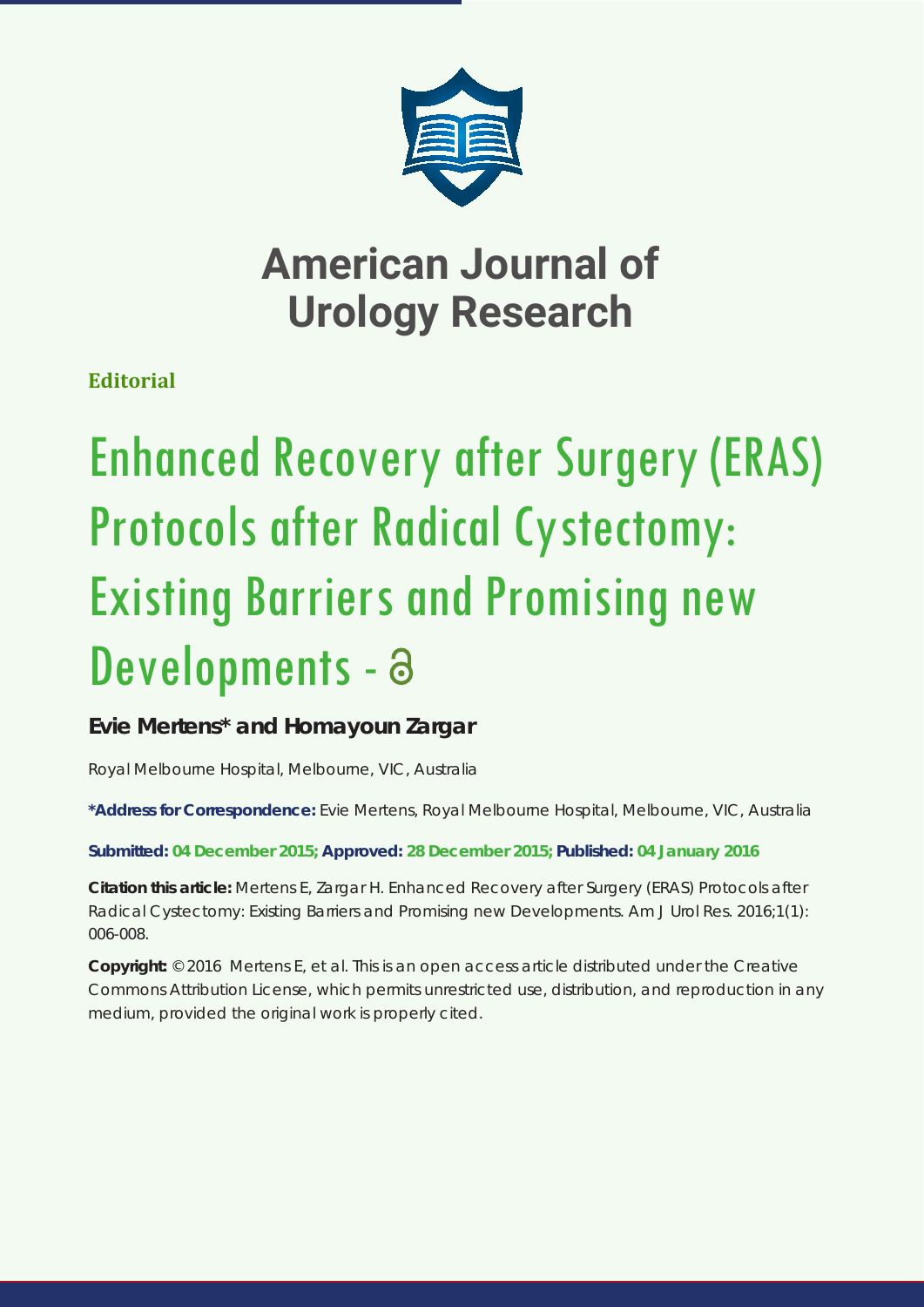## Suifes ture

### **American Journal of Urology Research**

By utilizing evidence based practice enhanced recovery after surgery (ERAS) protocols implement several steps along the care pathway to help minimise the surgical stress response caused from surgical insult. Radical Cystectomy is associated with the highest morbidity of all urological procedures [1]; with extended length of hospital stay and high complication rates reported post operatively [1- 2]. In 2013, following a literature review the ERAS society published guidelines detailing 22 ERAS items for patients undergoing radical cystectomy. When incorporating evidence from colorectal surgical patients, it was demonstrated that bowel preparation did not improve outcomes while early nasogastric tube removal reduced morbidity, bowel recovery time and hospital length of stay [3]. Throughout Europe there has been a wider uptake of ERAS protocols, and several studies have reported benefits of its implementation [4-6]. Despite this available evidence, utilization of ERAS within Australia for this patient cohort remains slow. As clinicians it is our duty to do all we can to minimize treatment related harm. If ERAS protocols have been shown to reduce harms without increasing complications, then it is logical for them to be utilised for more patients undergoing such a morbid procedure. Increased cost, lack of available resources and opposition to change are all potential barriers to its implementation.

Challenging the argument that ERAS increases the financial burden on hospitals, a recent publication evaluated the 30 day global cost burden of an ERAS protocol compared to those radical cystectomy patients receiving standard care, demonstrating a total cost saving of 4488 USD per procedure [7]. The average length of hospital stay at our center for such a patient cohort is 10 -14 days. Our first patient to receive the ERAS protocol care pathway was discharged home on day 4. At our workplace the bed fee for an advanced surgical procedure is 410 AUD per day, not counting expendables. At a bare minimum being discharged on day 4 rather than day 10 has saved approximately 2,460 AUD.

Despite an upward trend in adoption of ERAS protocols for patients undergoing radical cystectomy the utility of ERAS protocols in patients undergoing robotic cystectomy remains relatively underexplored. Saar et al reported successful implementation of "fasttrack" regimen in their small cohort of patients undergoing robotic cystectomy and extracorporeal urinary diversion with the reduction in time to a regular diet, lower need for opioids use in patients on "fast-track" regimen [8]. Apart from it's non-randomized nature and small sample size, use of extracorporeal urinary diversion potentially diluted some of the benefits of a minimally invasive approach. Retrospective data from large multi-institutional series suggest that intracorporeal urinary diversion reduce the gastrointestinal and overall 90-day complications compared to extracorporeal urinary diversion [9], suggesting that combining completely intracorporeal robotic minimally invasive radial cystectomy with ERAS might have an impact in reduction of complication rates and length of stay. In contrast a recent highly publicised randomized controlled study comparing open to robotic radical cystectomy did not show a reduction of complication rates in the robotic arm [10], however the diversions for both arms of the study were done extracorporeally and ERAS protocols were not strictly implemented in either arms of the trial likely undermining the benefits of minimally invasive approach. Decrease in blood loss, reduced the need for narcotics and minimal handling of bowels during the procedure are some of the potential benefits of robotic cystectomy that can further augment the benefits

of ERAS protocols. The extra cost associated with robotic approach could potentially be mitigated by reduction of complication rates, length of hospital stay and early return to normal activities offered by adoption of ERAS care protocols.

Opposition to change is another possible barrier to ERAS implementation. Early mobilisation, limited opiates and early return to diet are all ERAS measures that challenge traditional post-operative nursing care following major abdominal surgery. Nursing staff on the ward may be hesitant to recommence diet post operatively and assist the patient in mobilising so early on. This is where a dedicated ERAS nurse can be utilised to educate staff on evidence-based care to alleviate possible concerns regarding the change in care provision. Managing patient expectations, providing education and supporting the patient and their family are all important tasks of the ERAS nurse. Published data suggests that preoperative patient education and support can relieve anxiety, improve knowledge and satisfaction [11].

Because of it' s multidisciplinary nature, several different units within the hospital system and members of the health care team need to be supportive and available to provide the required care. In the author's experience, lack of available staff resources is the major barrier in the implementation of ERAS. Surgeons, dieticians, nurses, physiotherapists/exercise physiologists and stomal therapists are all integral in assisting the patient to achieve the first step in the ERAS care pathway; pre-operative medical optimization. In order for ERAS to be successfully implemented, institutions need to provide the necessary funding, resources and education so clinicians can sustainably provide evidence based ERAS care principles. At first glance it seems intuitive that minimally invasive approach can be an additional building block to already established ERAS pathways, however future works should assess this hypothesis.

#### **REFERENCES**

- 1. Shabsigh A, Korets R, Vora KC, Brooks C M, CroninAM, et al. (2008). Defining Early Morbidity of Radical Cystectomy for Patients with Bladder Cancer Using a Standardized Reporting Methodology. European Urology, 55, 164-176.
- 2. [Froehner M, Brausi MA, Herr HW, Muto G, Studer UE. Complications](http://www.ncbi.nlm.nih.gov/pubmed/19481861)  [following radical cystectomy for bladder cancer in the elderly. See comment](http://www.ncbi.nlm.nih.gov/pubmed/19481861)  [in PubMed Commons below Eur Urol. 2009; 56: 443-454.](http://www.ncbi.nlm.nih.gov/pubmed/19481861)
- 3. Cerantola Y, Valerio M, Hubner M, Iglesias K, Vaucher L, et al. (2013). Are Patients at Nutritional Risk More Prone to Complications After Major Urological Surgery? The Journal of Urology, 190, 2126-2132.
- 4. Katebian B, Bazargani S, Ahmadi H, Miranda G, Cai J, et al. (2015). 90- Day Complications in Patients Undergoing Radical Cystectomy on Enhanced Recovery Protocol, the Journal of Urology, 193; 45-47.
- 5. [Smith J , Meng ZW, Lockyer R, Dudderidge T, McGrath J, Hayes M, Birch B](http://www.ncbi.nlm.nih.gov/pubmed/24467630)  [. Evolution of the Southampton Enhanced Recovery Programme for radical](http://www.ncbi.nlm.nih.gov/pubmed/24467630)  [cystectomy and the aggregation of marginal gains. See comment in PubMed](http://www.ncbi.nlm.nih.gov/pubmed/24467630)  [Commons below BJU Int. 2014; 114: 375-383.](http://www.ncbi.nlm.nih.gov/pubmed/24467630)
- 6. Koupparis A, Dunn J, & Rowe GE. (2009). Improvement of an enhanced recovery protocol for radical cystectomy. British Journal of Medical & Surgical Urology, 3, 237-240.
- 7. Nabhani J, Ahmadi H, Schuckman AK, Cai J, Miranda G, et al. (2015). Cost Analysis of the Enhanced Recovery After Surgery Protocol in Patients undergoing Radical Cystectomy for Bladder Cancer. European Urology, 43: 1-5.
- 8. Saar M, Ohlmann CH, Siemer S, et al. Fast-track rehabilitation after robotassisted laparoscopic cystectomy accelerates postoperative recovery. BJU international 2013; 112: 99-106.